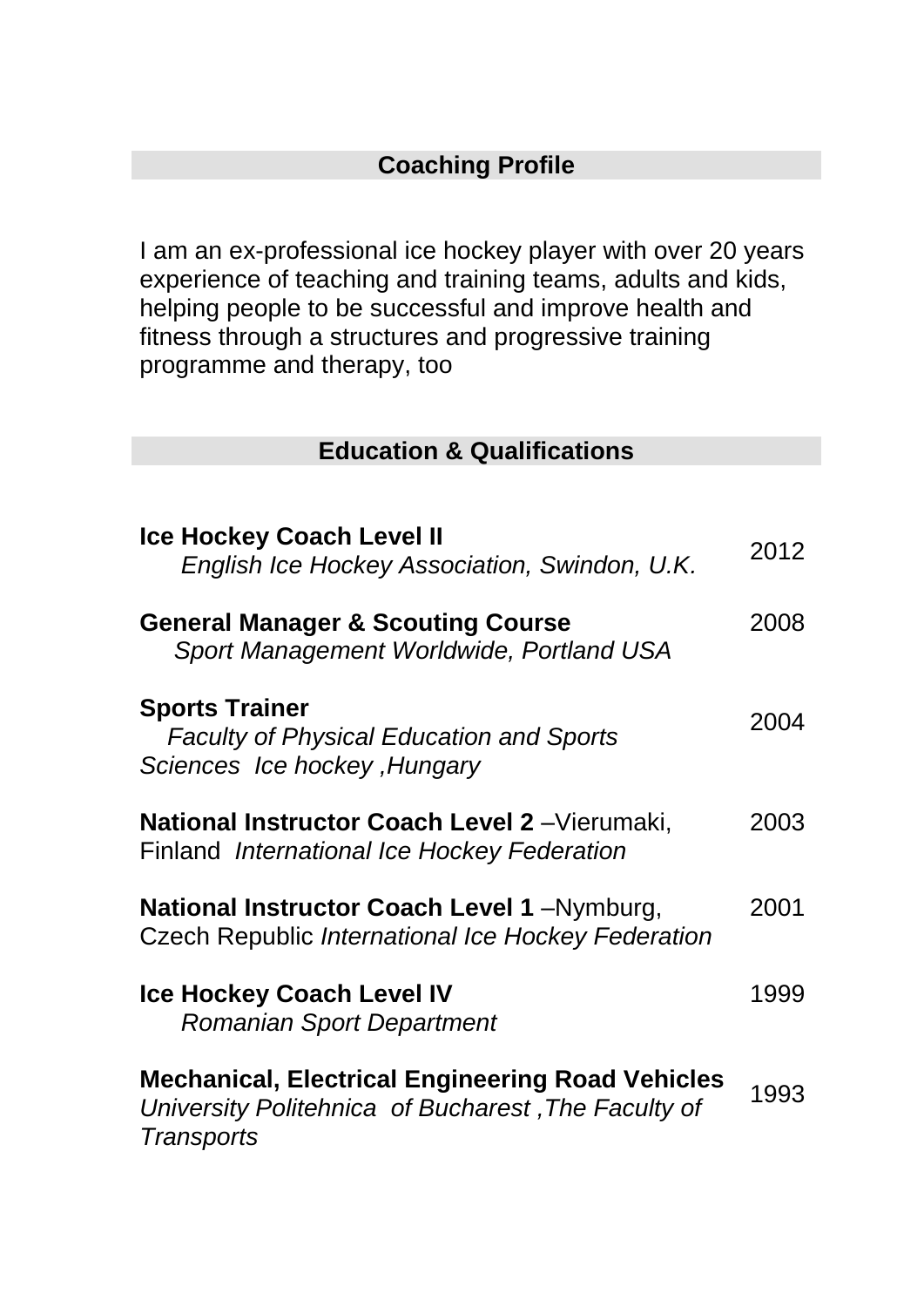#### **Slough Phantoms Women Ice Hockey Team, English Premier Ice Hockey League, UK ,**  2012-

#### **Head Coach**

Plan on ice and design practice plan activities .

# **Drago Scorpions Ice Hockey Club, Budapest, Hungary**

*Founding member , Head Coach Director*2006-2012

 Responsibility for the management of on-ice and off-ice practices for the following age groups U6-16 years and the senior team .

 Travelled around the world to meet and work in bilateral programmes with AAA,AA ice hockey teams, schools, academies, coaches, directors to evaluate and promote draft-eligible prospects.

| <b>USA</b> | New Jersey Colonials, LA Kings jr.,<br><b>Trinity Pawling School, Nortwood School</b> |
|------------|---------------------------------------------------------------------------------------|
|            | <b>Lake Placid</b>                                                                    |
| Canada     | <b>Toronto Nationals, Toronto Red</b>                                                 |
|            | Wings, Toronto Juniors Canadians, Ottawa                                              |
|            | Stings, Kanata Blazers                                                                |
|            | Stanstead College, Okanakan Hockey                                                    |
|            | School, PEAC Ice Hockey School,                                                       |
| Sweden     | AIK, Skara, Flemingsberg, Vasteras,                                                   |
| Finland    | Pelicans Lahti Jrs., Espoo, Porvoo                                                    |
| Austria    | Wiener Eislöwen,                                                                      |
|            | St. Polten Okanagan Ice Hockey Academy                                                |
| Czech      | Sparta Prague, Dolny Kubin                                                            |
| Republic   |                                                                                       |
| Slovakia   | Nove Zámky, Bratislava, Puchov,                                                       |
| Germany    | Rosenheim, Bad Worishofen                                                             |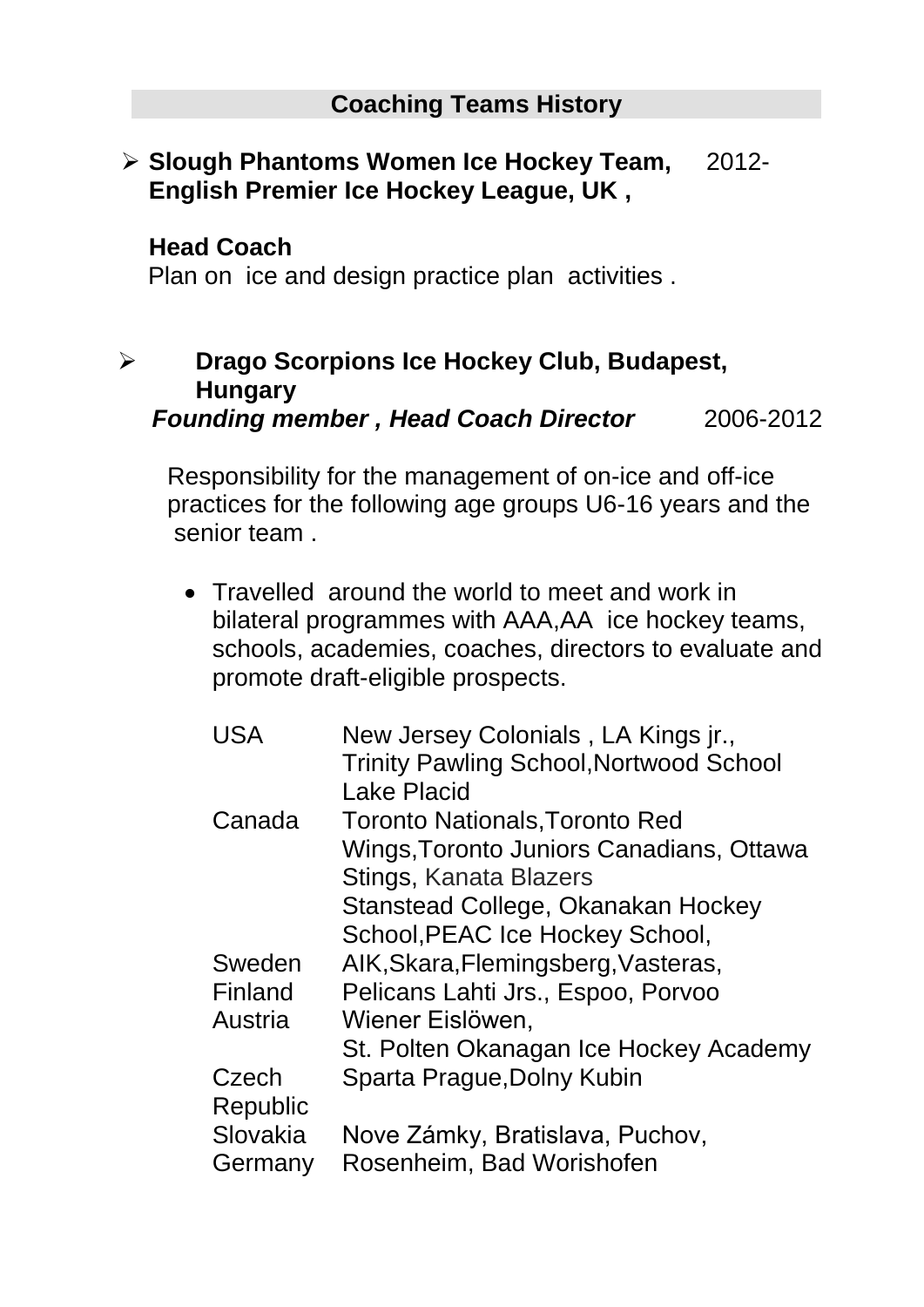- Undertook in-depth research on player backgrounds and performance, developing a detailed profile database and player ranking that was instrumental in selecting candidates for the New Jersey Colonials, (Gyuri Dragomir '94 winner the Easton Skill AAA competitions U12 of USA Nationals in 2006)
- Organized training camps, tournaments, skating school programme.( 1200 kids/weekly.)
- Prepared individual assessment, individual fitness programme for each player, team.
- Promoted and organised international tournaments and training camps .

## **Ferencvárosi Torna Club – Senior Professional First League, Hungary** 2005-2007

 **Assistant coach** 2005-2006 ; **Head Coach** 2006-07.

- Plan on and off ice activities for the senior and U18 teams in consultation with the other coaches.
- Selection of the players, evaluation of team performance.

| $\triangleright$ Budapest Stars (Budapest)<br><b>Head Coach Youth Team U12-10</b> | 2005-2006 |
|-----------------------------------------------------------------------------------|-----------|
|                                                                                   |           |

#### **UTE Budapest (Hungary) Head Coach Youth Team U12-10** 2001 - 2004

- **Hungary National Team Head Coach** U12 National Development Talented Youth Programme 2001- 2004 U14 National Development Talented Youth Programme 1996 -1998
	- Coordinate the delegation and selection of talent players from the clubs to national strategic development programme.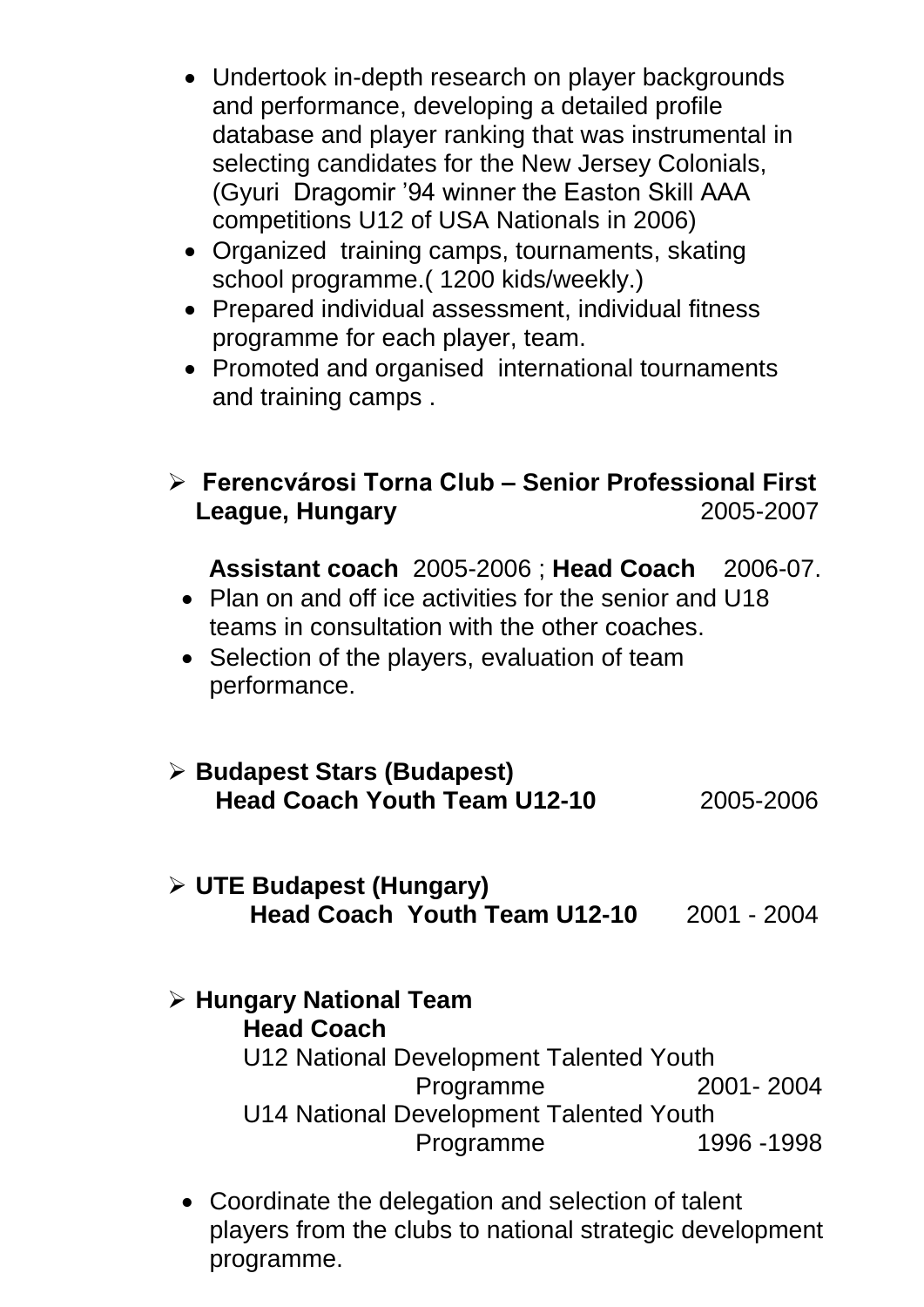- Evaluation, training camps ,friendly games ,yearly programme.
- Short and long programme presentation, goals.
- Design practice plans in consultation with the other coaches.
- Four strong international tournament during the year.(Bell Cup Canada, Zell am See)

 Highlights: U14 Head Coach 1996 – 1998  *1998 5th World Tournament –Zell am See (84-85)* U12 Head Coach 2001 – 2004  *2002 2nd World Tournament –Zell am See (90-91) 2003 1st World Tournament –Zell am See (91-92) 2004 1st World Tournament – Zell am See (92-93*

 **FTC Budapest (Hungary) Head Coach** Youth Team U12-14 ,1993 – 1999 , U14 Team National Champion in (1998)

### **Professional Playing Carrier**

**EXP** Romanian National Ice Hockey 1983-1999

 Player of the team between 1986-88 , participated at **U18&20 World Championships between 1983 to 1988 (** A and B Group ) & **Senior World Championships B,C1989-99** 

Highlights:

1986:8<sup>th</sup>,U18 World Championship A Group, Germany (Best Player Team Award) 1988: 2<sup>nd</sup> U20 World Championship B Group , Japan (Best Player Team Award)